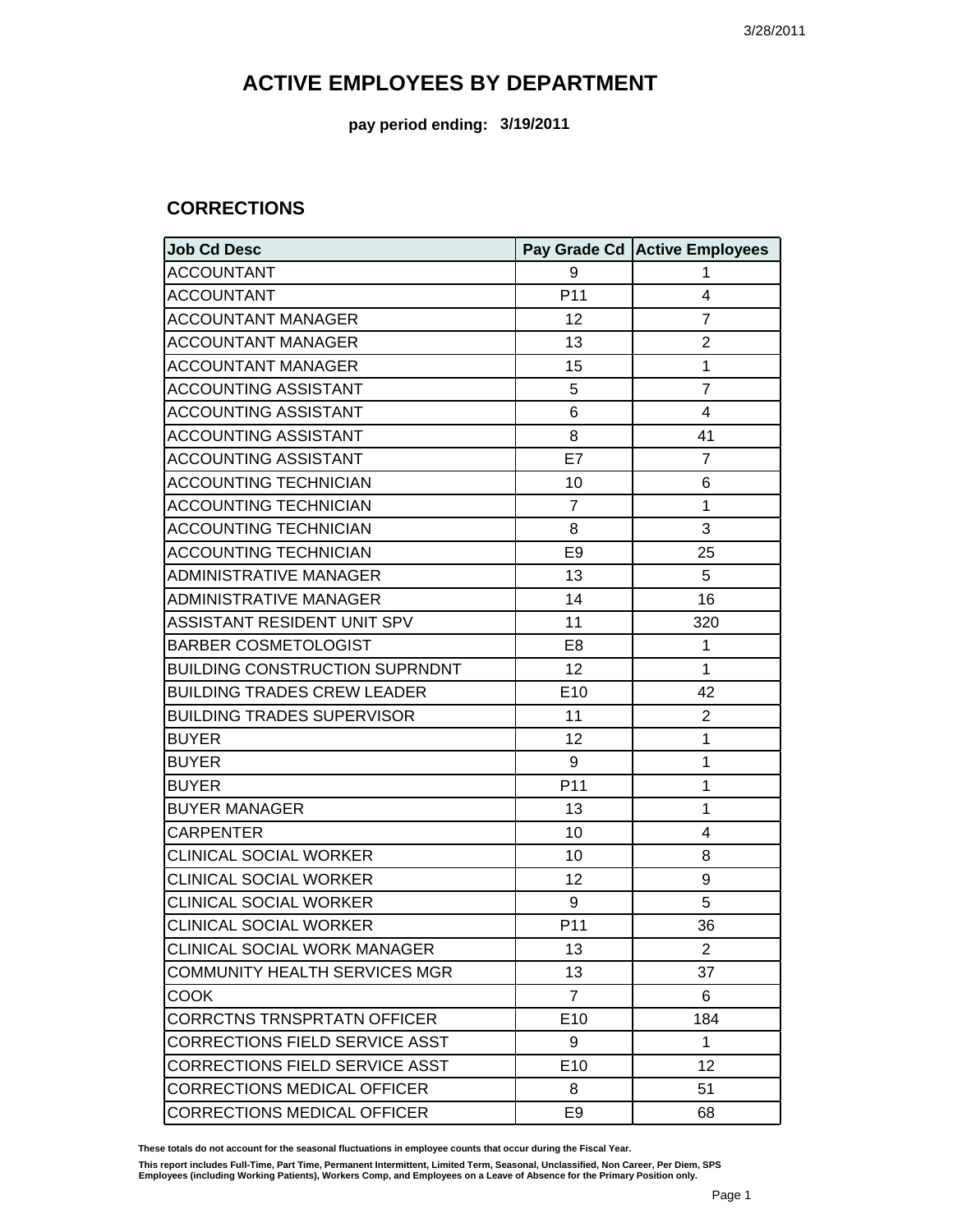**pay period ending: 3/19/2011**

#### **CORRECTIONS**

| <b>Job Cd Desc</b>                    |                 | Pay Grade Cd   Active Employees |
|---------------------------------------|-----------------|---------------------------------|
| CORRECTIONS MEDICAL UNIT OFR          | E10             | 53                              |
| <b>CORRECTIONS OFFICER</b>            | 8               | 168                             |
| <b>CORRECTIONS OFFICER</b>            | E <sub>9</sub>  | 4,406                           |
| <b>CORRECTIONS PROGRAM COORDINATR</b> | 10              | 4                               |
| <b>CORRECTIONS PROGRAM COORDINATR</b> | 12              | 90                              |
| <b>CORRECTIONS PROGRAM COORDINATR</b> | 9               | 18                              |
| <b>CORRECTIONS PROGRAM COORDINATR</b> | P <sub>11</sub> | 23                              |
| <b>CORRECTIONS PROGRAM MGR-FZN</b>    | 13              | 6                               |
| <b>CORRECTIONS RESIDENT REP</b>       | E10             | 63                              |
| <b>CORRECTIONS SECURITY INSPECTOR</b> | 13              | 42                              |
| <b>CORRECTIONS SECURITY REP</b>       | E10             | 25                              |
| <b>CORRECTIONS SHIFT SUPERVISOR</b>   | 11              | 457                             |
| <b>CORRECTIONS SHIFT SUPERVISOR</b>   | 12              | 204                             |
| <b>CORRECTIONS SHIFT SUPERVISOR</b>   | 13              | 96                              |
| <b>CORR INTRNL AFFRS OFFICER</b>      | 13              | 1                               |
| CORR INTRNL AFFRS SPECIALIST          | 13              | 4                               |
| DATA CODING OPERATOR                  | E7              | 1                               |
| <b>DENTAL AIDE</b>                    | E <sub>8</sub>  | 50                              |
| <b>DENTAL HYGIENIST</b>               | E11             | 30                              |
| DENTAL LABORATORY TECHNICIAN          | 12              | 1                               |
| <b>DENTIST</b>                        | 16              | 38                              |
| <b>DENTIST FEES</b>                   | A               | 12                              |
| <b>DENTIST MANAGER</b>                | 17              | 1                               |
| DEPARTMENTAL ANALYST                  | 10              | 6                               |
| DEPARTMENTAL ANALYST                  | 12              | 28                              |
| DEPARTMENTAL ANALYST                  | 9               | 18                              |
| DEPARTMENTAL ANALYST                  | E <sub>9</sub>  | 1                               |
| DEPARTMENTAL ANALYST                  | P11             | 23                              |
| <b>DEPARTMENTAL MANAGER</b>           | 12              | 3                               |
| DEPARTMENTAL MANAGER                  | 13              | 4                               |
| DEPARTMENTAL MANAGER                  | 14              | 10                              |
| DEPARTMENTAL MANAGER                  | 15              | 1                               |
| DEPARTMENTAL SPECIALIST               | 13              | 58                              |
| DEPARTMENTAL SPECIALIST               | 14              | 10                              |
| DEPARTMENTAL SPECIALIST               | 15              | $\overline{2}$                  |
| DEPARTMENTAL SUPERVISOR               | 10              | $\overline{2}$                  |
| DEPARTMENTAL SUPERVISOR               | 11              | 5                               |
| DEPARTMENTAL SUPERVISOR               | 12              | 24                              |
| DEPARTMENTAL TECHNICIAN               | 10              | 11                              |

**These totals do not account for the seasonal fluctuations in employee counts that occur during the Fiscal Year.**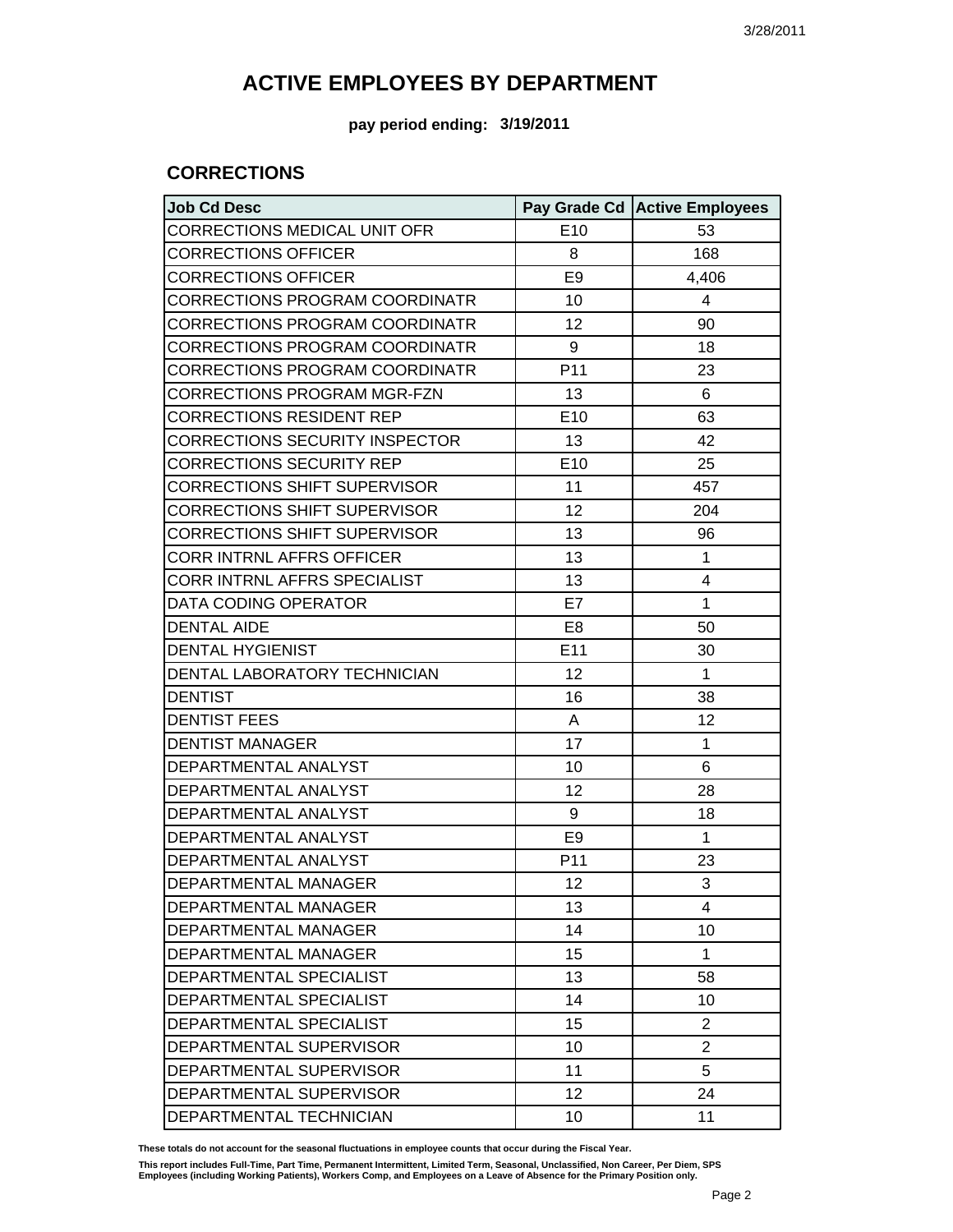**pay period ending: 3/19/2011**

#### **CORRECTIONS**

| <b>Job Cd Desc</b>                   |                | Pay Grade Cd Active Employees |
|--------------------------------------|----------------|-------------------------------|
| DEPARTMENTAL TECHNICIAN              | 7              | 21                            |
| DEPARTMENTAL TECHNICIAN              | 8              | 16                            |
| <b>DEPARTMENTAL TECHNICIAN</b>       | E <sub>9</sub> | 128                           |
| <b>DEPUTY PRISON WARDEN</b>          | 14             | 48                            |
| DEVELOPMENTAL DISABILITIES PRG       | P11            | $\overline{4}$                |
| DIETITIAN/NUTRITIONIST               | 12             | $\mathbf{1}$                  |
| DIETITIAN/NUTRITIONIST               | 9              | 1                             |
| DIETITIAN/NUTRITIONIST               | P11            | $\overline{7}$                |
| DIETITIAN/NUTRITIONIST MANAGER       | 13             | 1                             |
| <b>DIVISION ADMINISTRATOR</b>        | 17             | 9                             |
| <b>DRAFTING TECHNICIAN</b>           | 12             | 1                             |
| <b>DRAFTING TECHNICIAN</b>           | E10            | 1                             |
| <b>ELECTRICIAN LICENSED</b>          | 10             | 26                            |
| ELECTRICIAN-MASTER LICENSED          | 11             | 17                            |
| <b>ENGINEERING SPECIALIST</b>        | 13             | $\overline{2}$                |
| ENVIRONMENTAL ENGINEERING SPL        | 13             | $\mathbf{1}$                  |
| <b>EQUIPMENT OPERATOR</b>            | 9              | 29                            |
| <b>EQUIPMENT OPERATOR</b>            | E <sub>8</sub> | $\mathbf{1}$                  |
| <b>EQUIPMENT TECHNICIAN</b>          | 11             | 10                            |
| <b>EXECUTIVE OFFICE ASSOCIATE</b>    | 10             | $\mathbf{1}$                  |
| EXECUTIVE OFFICE MANGR/SPECLST       | 14             | 1                             |
| <b>EXECUTIVE OFFICE OFFICIAL</b>     | 18             | $\overline{2}$                |
| <b>EXECUTIVE SECRETARY</b>           | 11             | 3                             |
| <b>EXECUTIVE SECRETARY</b>           | E10            | 36                            |
| <b>FINANCIAL ANALYST</b>             | 12             | $\overline{2}$                |
| <b>FINANCIAL ANALYST</b>             | P11            | $\overline{2}$                |
| <b>FINANCIAL MANAGER</b>             | 12             | 1                             |
| <b>FINANCIAL SPECIALIST</b>          | 13             | 5                             |
| FINGERPRINT TECHNICIAN               | 10             | $\mathbf{1}$                  |
| <b>FINGERPRINT TECHNICIAN</b>        | $\overline{7}$ | 1                             |
| FIRE SAFETY INSPECTOR                | 11             | 6                             |
| <b>FIRE SAFETY INSPECTOR</b>         | 9              | $\mathbf 1$                   |
| FIRE SAFETY SUPERVISOR               | 12             | $\overline{2}$                |
| <b>FOOD SERVICES LEADER PRISONER</b> | E <sub>9</sub> | 338                           |
| <b>FOOD SERVICES SUPERVISOR</b>      | 10             | 3                             |
| <b>FOOD SERVICES SUPERVISOR</b>      | 11             | 20                            |
| FOOD SERVICES SUPERVISOR             | 12             | 23                            |
| <b>GENERAL OFFICE ASSISTANT</b>      | 10             | 1                             |
| <b>GENERAL OFFICE ASSISTANT</b>      | 5              | $\overline{2}$                |

**These totals do not account for the seasonal fluctuations in employee counts that occur during the Fiscal Year.**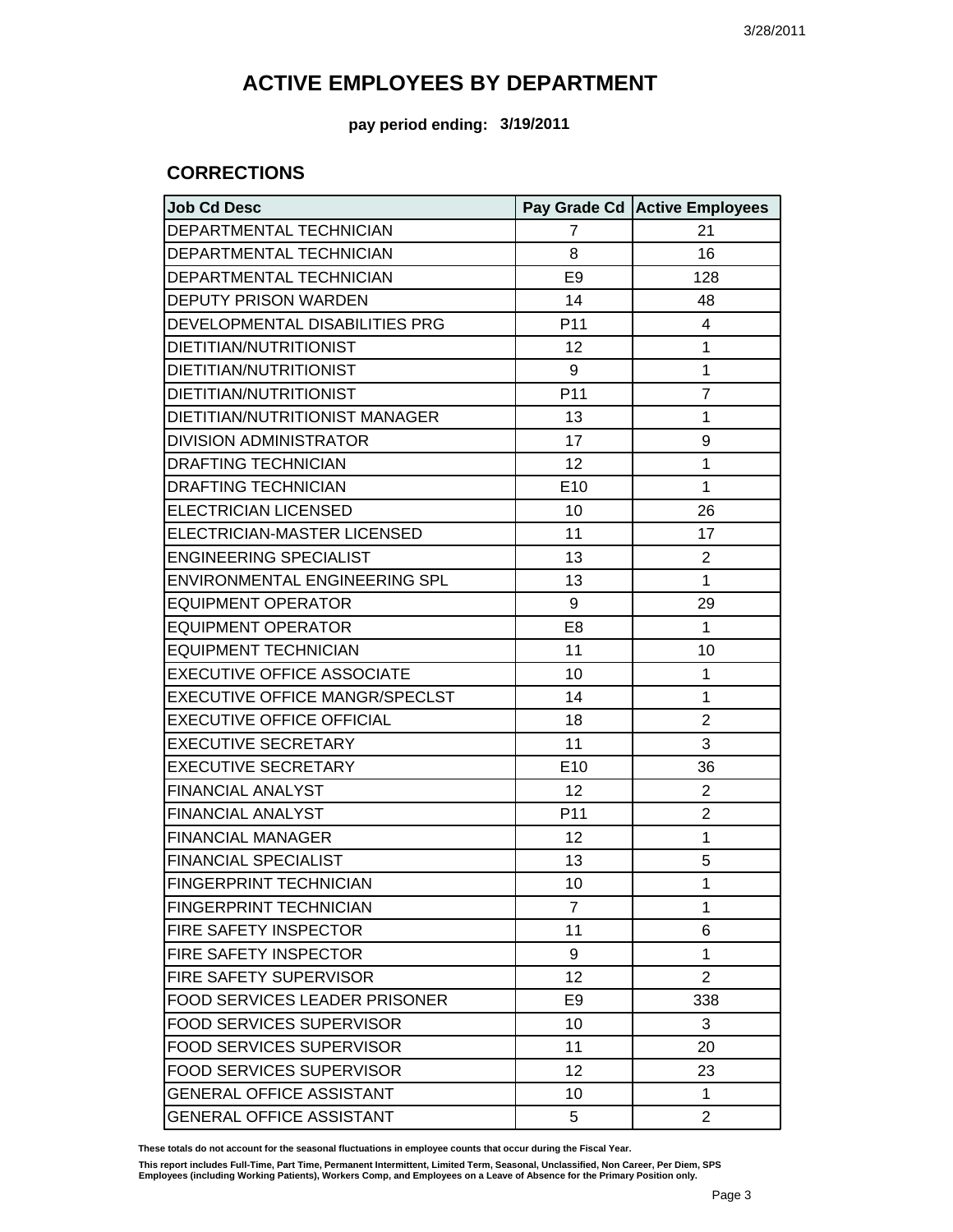**pay period ending: 3/19/2011**

#### **CORRECTIONS**

| <b>Job Cd Desc</b>                  |                 | Pay Grade Cd Active Employees |
|-------------------------------------|-----------------|-------------------------------|
| <b>GENERAL OFFICE ASSISTANT</b>     | 6               | 13                            |
| <b>GENERAL OFFICE ASSISTANT</b>     | 8               | 13                            |
| <b>GENERAL OFFICE ASSISTANT</b>     | E7              | 88                            |
| <b>GROUNDSKEEPER</b>                | E8              | 4                             |
| HUMAN RESOURCES DEVELOPER           | 12              | 29                            |
| <b>HUMAN RESOURCES DEVELOPER</b>    | 9               | 4                             |
| HUMAN RESOURCES DEVELOPER           | P <sub>11</sub> | $\overline{2}$                |
| HUMAN RESOURCES DEVELOP SPLST       | 13              | 6                             |
| <b>HUMAN RESOURCES MANAGER</b>      | 15              | 4                             |
| HUMAN RESOURCES SPECIALIST          | 13              | 6                             |
| INDUSTRIES PRODUCTION LEADER        | 9               | $\overline{2}$                |
| <b>INDUSTRIES PRODUCTION LEADER</b> | E10             | 57                            |
| <b>INDUSTRIES SUPERVISOR</b>        | 12              | 10                            |
| <b>INDUSTRIES SUPERVISOR</b>        | 13              | 10                            |
| <b>INDUSTRIES SUPERVISOR</b>        | 14              | 5                             |
| <b>INFO TECH PRGRMR/ANALYST</b>     | P <sub>11</sub> | 1                             |
| <b>INSTITUTION CHAPLAIN</b>         | 10              | $\overline{2}$                |
| <b>INSTITUTION CHAPLAIN</b>         | 12              | 26                            |
| <b>INSTITUTION CHAPLAIN</b>         | P <sub>11</sub> | 4                             |
| <b>JANITOR</b>                      | 6               | 4                             |
| LABORATORY ASSISTANT                | E <sub>8</sub>  | 3                             |
| LABORATORY GLASSWARE WORKER         | E <sub>5</sub>  | 1                             |
| <b>LABORATORY TECHNICIAN</b>        | E <sub>10</sub> | 1                             |
| <b>LIBRARIAN</b>                    | 10              | 1                             |
| <b>LIBRARIAN</b>                    | 12              | 20                            |
| <b>LIBRARIAN</b>                    | P <sub>11</sub> | 1                             |
| LIBRARIAN MANAGER                   | 12              | $\overline{2}$                |
| LIBRARY ASSISTANT                   | 5               | 3                             |
| <b>LIBRARY ASSISTANT</b>            | 6               | 1                             |
| <b>LIBRARY ASSISTANT</b>            | 8               | 1                             |
| <b>LIBRARY ASSISTANT</b>            | E7              | $\overline{2}$                |
| LIBRARY TECHNICIAN                  | 11              | $\overline{7}$                |
| <b>LIBRARY TECHNICIAN</b>           | 9               | 1                             |
| LIBRARY TECHNICIAN                  | E10             | 14                            |
| LOCKSMITH                           | 10              | 2                             |
| <b>MAINTENANCE MECHANIC</b>         | 10              | 198                           |
| <b>MAINTENANCE MECHANIC</b>         | 8               | 1                             |
| MAINTENANCE MECHANIC SUPERVISO      | 11              | 3                             |
| <b>MEDICAL RECORD EXAMINER</b>      | 8               | 1                             |

**These totals do not account for the seasonal fluctuations in employee counts that occur during the Fiscal Year.**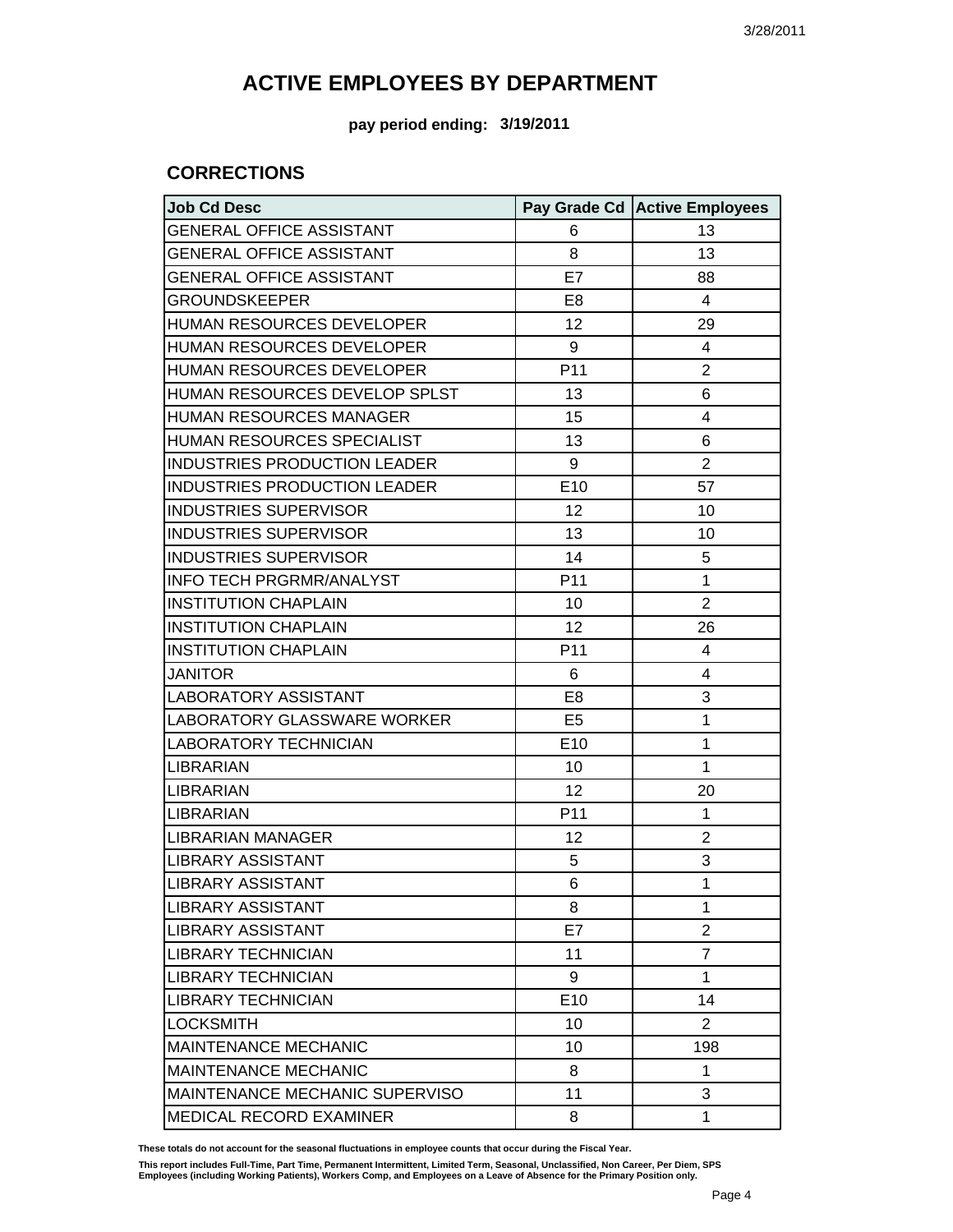**pay period ending: 3/19/2011**

#### **CORRECTIONS**

| <b>Job Cd Desc</b>                   |                | Pay Grade Cd Active Employees |
|--------------------------------------|----------------|-------------------------------|
| MEDICAL RECORD EXAMINER              | 9              | 2                             |
| <b>MEDICAL RECORD EXAMINER</b>       | E10            | 31                            |
| MEDICAL RECORD EXAMINER SPV          | 11             | 9                             |
| MEDICAL RECORD EXAMINER SPV          | 13             | 1                             |
| <b>MEDICAL SERVICES</b>              | Α              | $\overline{2}$                |
| <b>MEDICAL TECHNICIAN SUPERVISOR</b> | 12             | 1                             |
| MENTAL HEALTH SOCIAL WORKER          | P11            | 1                             |
| <b>MUSIC THERAPIST</b>               | P11            | $\overline{2}$                |
| <b>OCCUPATIONAL THERAPIST</b>        | P11            | 3                             |
| OFFICE DIRECTOR                      | 17             | 3                             |
| OFFICE SUPERVISOR                    | 10             | 5                             |
| OFFICE SUPERVISOR                    | 9              | 3                             |
| <b>PAINTER</b>                       | 10             | 1                             |
| PAROLE/PROBATION MANAGER             | 13             | 154                           |
| PAROLE/PROBATION MANAGER             | 14             | 4                             |
| PAROLE/PROBATION MANAGER             | 15             | 14                            |
| PAROLE/PROBATION OFFICER             | 10             | 140                           |
| PAROLE/PROBATION OFFICER             | 12             | 13                            |
| PAROLE/PROBATION OFFICER             | 13             | 1                             |
| PAROLE/PROBATION OFFICER             | 9              | 131                           |
| PAROLE/PROBATION OFFICER             | P11            | 1,036                         |
| PAROLE/PROBATION SPECIALIST          | 13             | 4                             |
| PAROLE/PROBATION SPECIALIST          | 14             | 2                             |
| PAROLE/PROBATION SPECIALIST          | 15             | 4                             |
| PERSONNEL MGMT SPL-FZN               | 13             | 1                             |
| <b>PHARMACIST</b>                    | 10             | 1                             |
| <b>PHARMACIST</b>                    | P11            | 1                             |
| PHARMACY ASSISTANT                   | E <sub>8</sub> | 43                            |
| PHYSICAL PLANT SUPERVISOR            | 12             | 20                            |
| PHYSICAL PLANT SUPERVISOR            | 13             | 11                            |
| <b>PHYSICIAN</b>                     | 18             | 1                             |
| PHYSICIAN MANAGER                    | 21             | $\overline{2}$                |
| <b>PLUMBER</b>                       | 10             | 15                            |
| <b>PLUMBER</b>                       | 11             | 14                            |
| POLICY ADMINISTRATOR-FZN             | 17             | 1                             |
| POWER PLANT OPERATOR                 | 10             | 17                            |
| POWER PLANT OPERATOR                 | E <sub>9</sub> | 6                             |
| POWER PLANT SUPERVISOR               | 11             | $\overline{2}$                |
| PRACTICAL NURSE LICENSED             | E <sub>9</sub> | 116                           |

**These totals do not account for the seasonal fluctuations in employee counts that occur during the Fiscal Year.**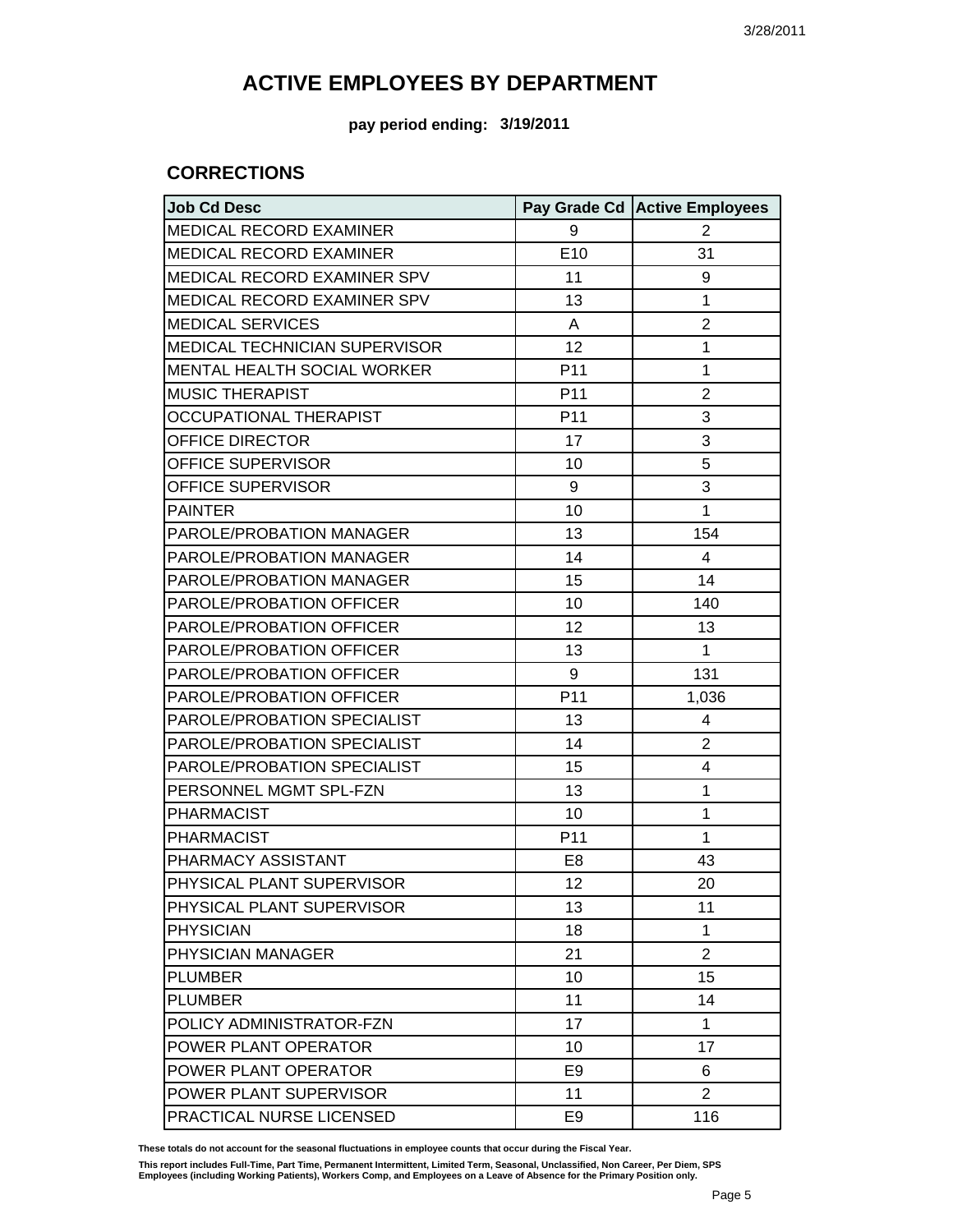**pay period ending: 3/19/2011**

#### **CORRECTIONS**

| <b>Job Cd Desc</b>                    |                 | Pay Grade Cd Active Employees |
|---------------------------------------|-----------------|-------------------------------|
| PRISON COUNSELOR                      | P11             | 1                             |
| PROCUREMENT TECHNICIAN                | 10              | $\overline{7}$                |
| PROCUREMENT TECHNICIAN                | $\overline{7}$  | 3                             |
| PROCUREMENT TECHNICIAN                | 8               | 3                             |
| PROCUREMENT TECHNICIAN                | E <sub>9</sub>  | 1                             |
| PROMOTIONAL AGENT                     | 12              | 1                             |
| PROMOTIONAL AGENT                     | P11             | 3                             |
| <b>PSYCHIATRIST</b>                   | 18              | 14                            |
| PSYCHIATRIST MANAGER                  | 19              | $\overline{2}$                |
| <b>PSYCHOLOGIST</b>                   | 10              | $\overline{7}$                |
| <b>PSYCHOLOGIST</b>                   | 12              | 10                            |
| <b>PSYCHOLOGIST</b>                   | 9               | 8                             |
| <b>PSYCHOLOGIST</b>                   | P11             | 87                            |
| PSYCHOLOGIST MANAGER                  | 15              | 1                             |
| RADIO COMMUNICATION TECHNCN           | 11              | 1                             |
| RECREATIONAL THERAPIST                | 10              | 1                             |
| RECREATIONAL THERAPIST                | 12              | 1                             |
| RECREATIONAL THERAPIST                | P11             | 14                            |
| REFRIGERATION MECHANIC                | 10              | $\mathbf{1}$                  |
| REFRIGERATION MECHANIC-LICENSD        | 11              | 11                            |
| REFRIGERATION MECHANIC-LICENSD        | E10             | $\mathbf{1}$                  |
| <b>REGISTERED NURSE</b>               | 12              | 385                           |
| <b>REGISTERED NURSE</b>               | 13              | 6                             |
| <b>REGISTERED NURSE</b>               | 14              | 1                             |
| <b>REGISTERED NURSE</b>               | $\mathsf{N}$    | 20                            |
| <b>REGISTERED NURSE</b>               | P11             | 13                            |
| REGISTERED NURSE DIRECTOR             | 17              | 3                             |
| REGISTERED NURSE MANAGER              | 12              | $\mathbf{1}$                  |
| REGISTERED NURSE MANAGER              | 13              | 62                            |
| REGISTERED NURSE MANAGER              | 14              | $\mathbf{1}$                  |
| REGISTERED NURSE MANAGER              | 15              | 23                            |
| <b>REGULATION AGENT</b>               | 12              | 2                             |
| <b>RESIDENT CARE AIDE</b>             | 6               | 11                            |
| <b>RESIDENT CARE AIDE</b>             | $\overline{7}$  | 30                            |
| <b>RESIDENT CARE AIDE</b>             | E <sub>8</sub>  | 26                            |
| <b>RESIDENT UNIT MANAGER</b>          | 13              | 95                            |
| <b>RESIDENT UNIT OFFICER</b>          | E <sub>10</sub> | 2,615                         |
| <b>RESPIRATORY THERAPY TECHNICIAN</b> | E <sub>10</sub> | 1                             |
| RIGHTS SPECIALIST                     | 13              | $\mathbf{1}$                  |

**These totals do not account for the seasonal fluctuations in employee counts that occur during the Fiscal Year.**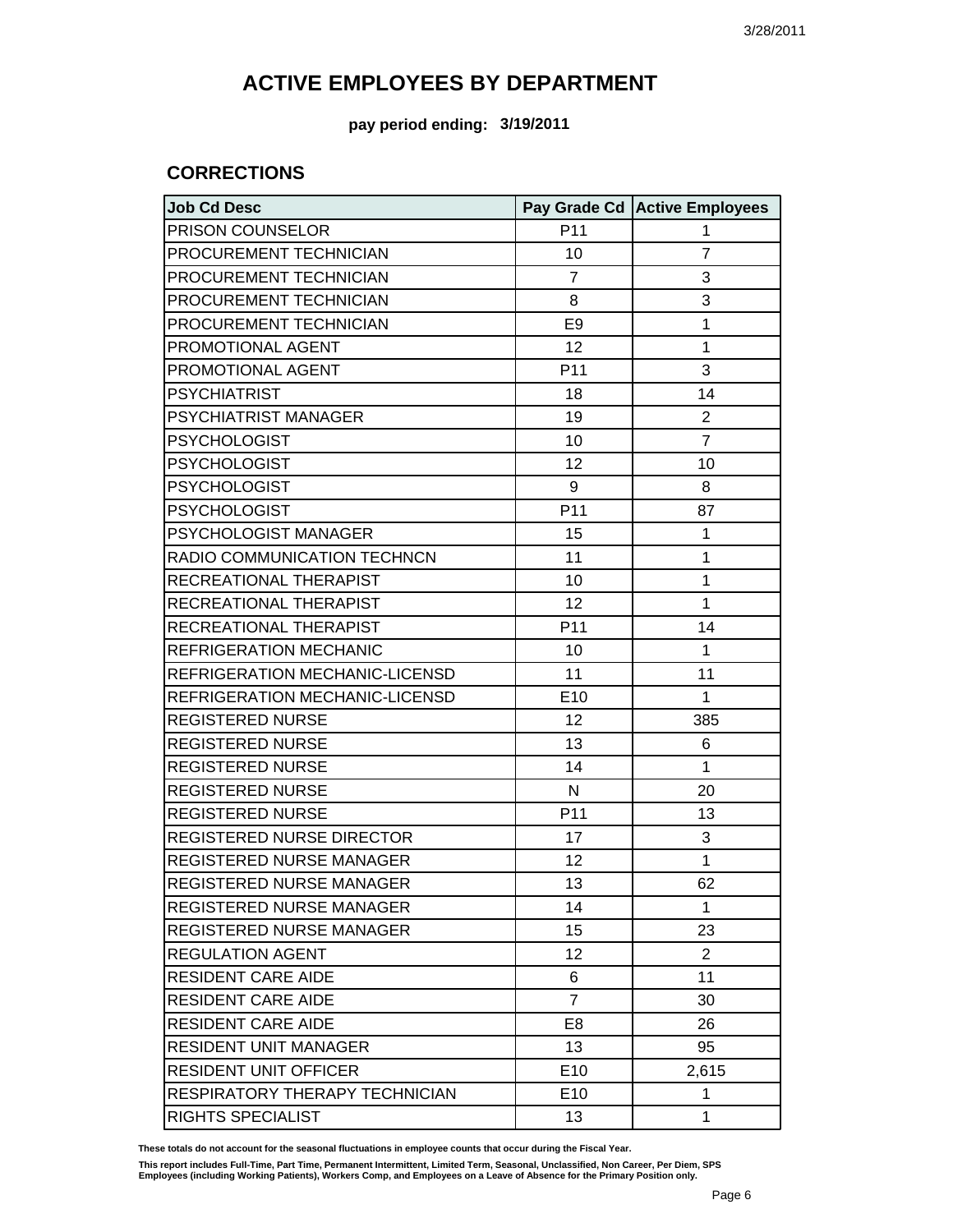**pay period ending: 3/19/2011**

#### **CORRECTIONS**

| <b>Job Cd Desc</b>             |                 | Pay Grade Cd   Active Employees |
|--------------------------------|-----------------|---------------------------------|
| <b>SCHOOL PRINCIPAL</b>        | 13              | 20                              |
| <b>SCHOOL PSYCHOLOGIST</b>     | 10              | 1                               |
| SCHOOL PSYCHOLOGIST            | P <sub>11</sub> | 1                               |
| <b>SCHOOL TEACHER</b>          | 11A             | 47                              |
| <b>SCHOOL TEACHER</b>          | 11B             | 62                              |
| <b>SCHOOL TEACHER</b>          | <b>11C</b>      | 13                              |
| SECRETARIAL SUPERVISOR         | 10              | 5                               |
| SECRETARIAL SUPERVISOR         | 11              | 1                               |
| <b>SECRETARY</b>               | $\overline{7}$  | 8                               |
| <b>SECRETARY</b>               | 9               | 93                              |
| <b>SECRETARY</b>               | E <sub>8</sub>  | 170                             |
| SENIOR EXEC MGT ASST           | 11              | 8                               |
| SENIOR EXEC MGT ASST           | 13              | 3                               |
| SENIOR EXEC MGT ASST           | 15              | 1                               |
| <b>SENIOR EXECUTIVE</b>        | 18              | 6                               |
| <b>SENIOR EXECUTIVE</b>        | 19              | 2                               |
| SENIOR EXECUTIVE               | 20              | 3                               |
| SENIOR EXECUTIVE PHYS ADMIN    | 19              | 1                               |
| SENIOR EXECUTIVE WARDEN        | 17              | 25                              |
| SPECIAL ALTERNATIVE INCARC OFR | 9               | 20                              |
| SPECIAL ALTERNATIVE INCARC OFR | E10             | 61                              |
| <b>SPECIAL APPOINTEE</b>       | A               | 17                              |
| SPECIAL EDUCATION CONSULTANT   | P <sub>13</sub> | 1                               |
| SPECIAL EDUCATION TEACHER      | 11A             | 8                               |
| SPECIAL EDUCATION TEACHER      | 11B             | $\overline{7}$                  |
| SPECIAL EDUCATION TEACHER      | 11 <sub>C</sub> | 3                               |
| STATE ADMINISTRATIVE MANAGER   | 15              | 65                              |
| STATE ADMINISTRATIVE MANAGER   | 16              | 5                               |
| STATE ASSISTANT ADMINISTRATOR  | 15              | 8                               |
| STATE BUREAU ADMINISTRATOR     | 18              | 3                               |
| STATISTICIAN SPECIALIST        | 13              | 1                               |
| <b>STOREKEEPER</b>             | $\overline{7}$  | 180                             |
| <b>STOREKEEPER</b>             | E <sub>6</sub>  | 5                               |
| STUDENT ASSISTANT              | A               | 43                              |
| <b>TEACHER AIDE</b>            | E <sub>8</sub>  | 3                               |
| <b>TEACHING SERVICES</b>       | A               | 1                               |
| <b>TRADES HELPER</b>           | E <sub>6</sub>  | $\overline{2}$                  |
| <b>TRADES INSTRUCTOR</b>       | 11A             | 29                              |
| <b>TRADES INSTRUCTOR</b>       | 11B             | 11                              |

**These totals do not account for the seasonal fluctuations in employee counts that occur during the Fiscal Year.**